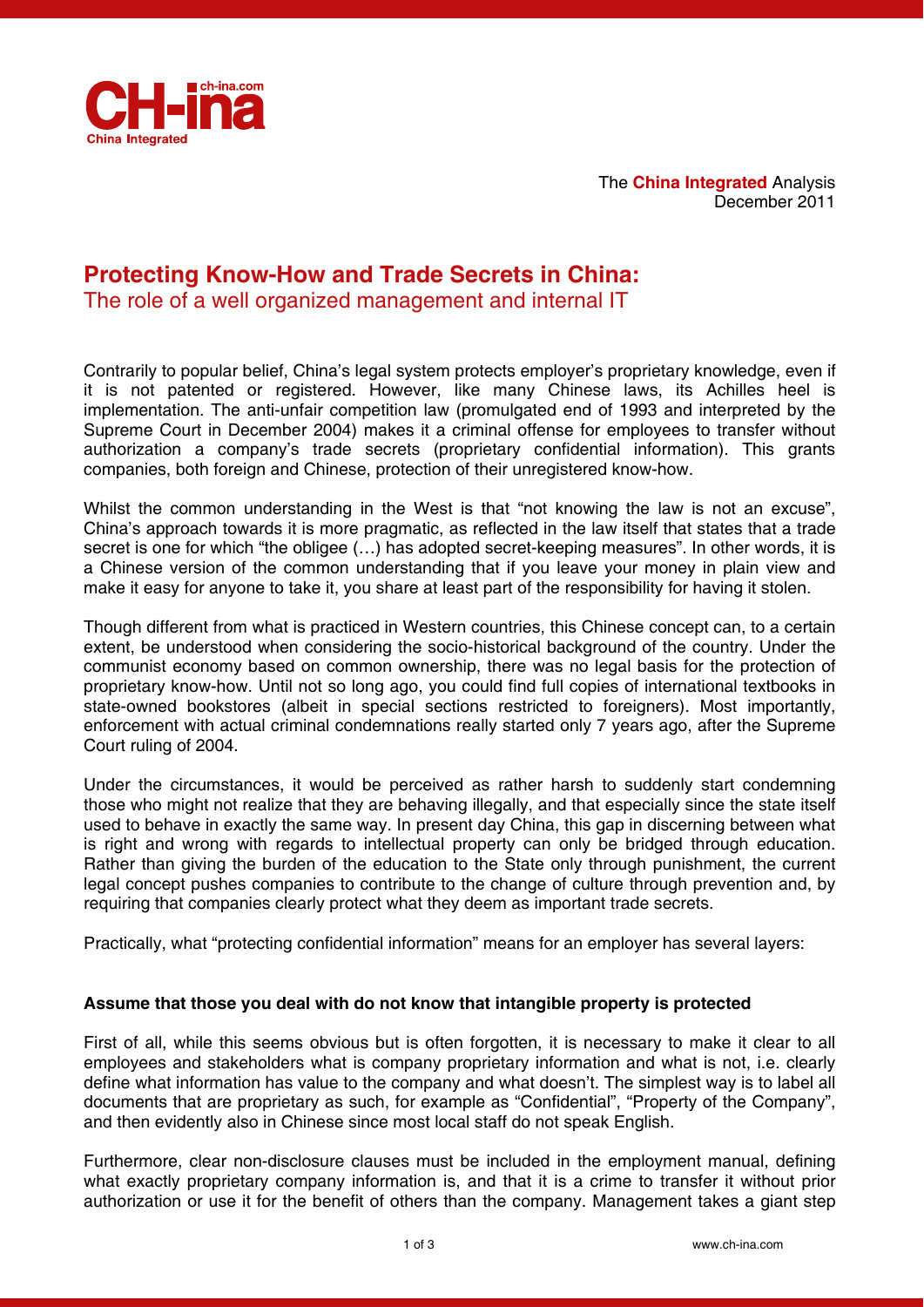toward a safe IP environment when it creates a culture in which every employee knows more than just the principles, and is permanently reminded of the rigors of protecting intellectual property.

In addition, confidential information must not be left available to everyone in the company, but provided only on a need to know basis and for the duration of time it is needed by the employees who receive it. This is also valid for suppliers: disaggregation of knowledge through organizational and physical separation of activities and vendors also minimizes the risk of critical losses.

This essentially means that confidential information must be treated like any asset of the company. Taking money as an example, if a supplier or an employee receives company assets (like cash for expenses) he or she acknowledges receipt of the money and has the obligation to return it or return proof that it has been used, according to company rules and instructions. The same needs to be applied to valuable trade secrets.

#### **Make use of all available provisions**

There are two elements provided by the law in terms of employee management that we feel are under-utilized. These are the possibility to have a non-competition clause for after the employees have left the company, along with the option of having a notice period longer than one month for know-how intensive companies and where employees have signed a confidentiality agreement. Both provisions when used properly allow to restrict the transfer of know-how and to ensure better internal transfer of knowledge when a key employee leaves.

Besides, while it is reasonably easy to gather evidence of an employee breaking confidentiality rules when working in a well managed environment, it becomes much more difficult once the employee has left the company. As a result, exit procedures in terms of returning information (including potentially stored on mobile phones) and legal confirmations at the end of an employment are critical and often underestimated.

The above legally-minded aspects are not meant to minimize the importance of staff retention strategies. They certainly play the most important role for the protection of IP and for the company productivity. However, a good communication and well-defined working environment, including in terms of know-how protection, do reduce the possibility of misunderstandings with employees and eventually provides them professional training.

#### **Suppliers & distributors management is critical too**

It is also important not to neglect the stakeholders other than the employees of a company. The above principles need naturally also to be applied to sub-contractors and suppliers who are important sources of know-how loss. Among others, the internal management of its employees by a supplier is often neglected while doing qualification audits. Staff of suppliers can leak information too. To some extent, distributors, agents and possibly clients also need to be taken into consideration. Particularly, staff of distributors often set-up their own businesses and become distributors of competitors, or even team up with other producers to make outright copies.

## **The Role of IT**

While the above guidelines can realistically be applied in operational processes, today's digital world generates considerable practical difficulties, resulting in strong pressure and high requirements on companies' IT systems. Indeed, all a company's trade secrets are almost unavoidably stored electronically.